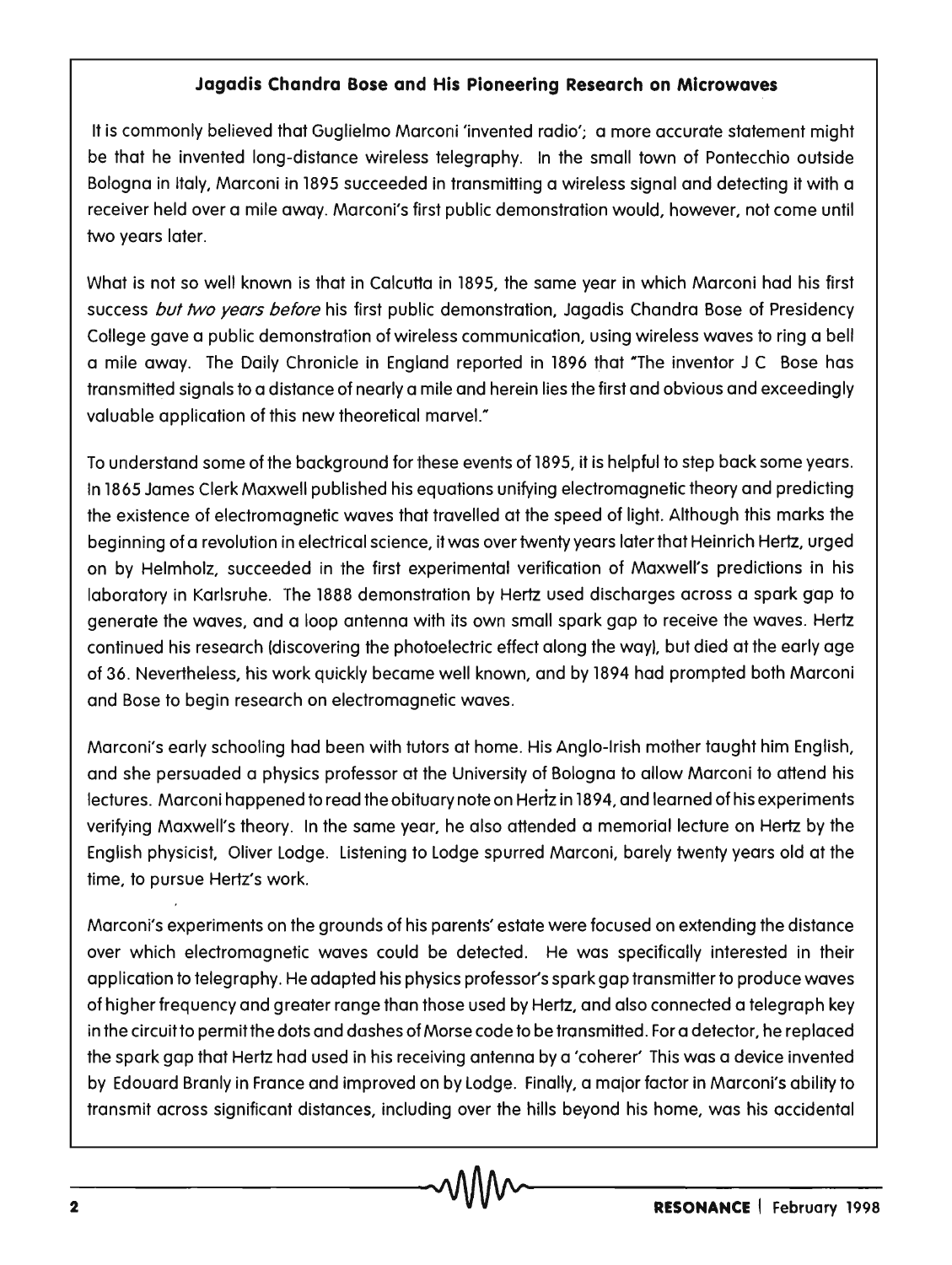discovery of the improvement obtained by grounding the transmitter and the receiver.

After the first testing of wireless in his hometown, Marconi offered his invention to the Italian government. When they showed no interest, his mother took him and his two trunks of equipment to England. There he managed to interest the British Post Office in his ideas. In 1896 he obtained patents for wireless telegraphy, and set up the Marconi Wireless Telegraph Company. In 1897, Marconi held his first public demonstration of wireless transmission and detection on Salisbury Plain, some two years after Bose's public demonstration in Calcutta. In 1899, Marconi established wireless telegraphy between France and England, across the English Channel. In 1901, he transmitted the first wireless signal across the Atlantic Ocean, and this event made him a celebrity the world over.

Marconi went on to further develop wireless telegraphy and to establish the dominance of his company on both sides of the Atlantic. His success in this was partly a result of his tremendous flair for dramatic, headline-grabbing demonstrations, which kept his name and that of his technology and company constantly in the public eye. Fortune also favoured him when it frowned on others: in 1912 the distress call of the Titanic was picked up by the Marconi company operator on another ship, which directly led to the rescue of those who made it into the lifeboats, and then to widespread recognition of the practical importance of wireless. Marconi's success was also partly a consequence of the dedication with which he obtained patents on any device that he or his company had made any improvements on, whether or not they had invented the original version. (When he did this with a tuning circuit invented by Oliver Lodge, the latter was goaded into forming his own competing company.) Marconi received numerous international honours and awards, including the Nobel Prize for physics in 1909. He died in 1937 (coincidentally the year in which Bose died) at the age of 63.

The story of how wireless telegraphy evolved to wireless voice transmission and radio, and of how the American Marconi company correspondingly evolved to RCA, is very well told in Tom Lewis' 1991 book, Empire Of The Air: The Men Who Made Radio.

Jagadis Chandra Bose was born in India in 1858. He was educated in India and in England. He studied in London and Cambridge (1880 - 84) and in 1884 received a B A degree from Cambridge and a B Sc from London University. Bose returned to India upon graduation and joined Presidency College in Calcutta as a physics professor. He was an effective and popular teacher, with a reputation for extensive use of scientific demonstrations in lectures. Several of his students went on to distinguish themselves, including S N Bose, who became famous for his Bose-Einstein statistics.

JC Bose read Lodge's book on Heinrich Hertz and His Successors and was inspired, as Marconi was, to pursue Hertz's work vigorously. In 1894, he converted a small space in Presidency College into a laboratory, and set to work. He pursued fundamental experiments on the generation, transmission, refraction, diffraction, polarization and detection of electromagnetic waves, with wavelengths in the range of 0.5 to 2.5 cm. Several familiar microwave components of today - waveguides, waveguide lens